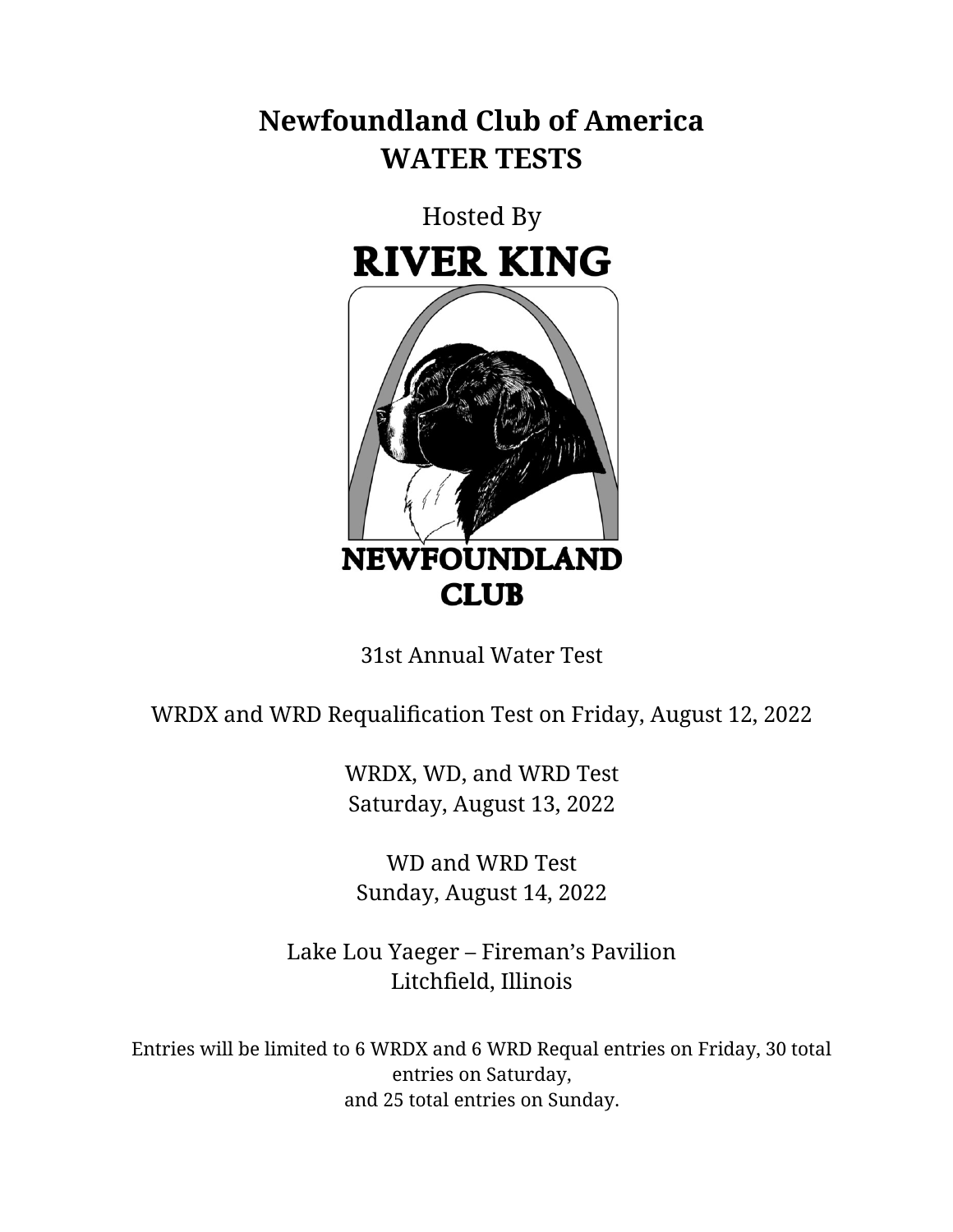An alternate list will be kept.

# **Entries Close July 27, 2022 Water Test Judges**

| Judge        | Friday    | <b>Saturday</b> | <b>Sunday</b> |
|--------------|-----------|-----------------|---------------|
| Pam Saunders | WRDX, WRD | WD, WRD,        | WD, WRD       |
|              | Reg       | <b>WRDX</b>     |               |
| Cara Perry   | WRDX, WRD | WD, WRD,        | WD, WRD       |
|              | Reg       | <b>WRDX</b>     |               |

Pam Saunders Cara Perry 26825 NW West Union Rd 1633 Willis Ln Hillsboro, OR 97124 Keller, TX 76248

River King Newfoundland Club has been granted permission to hold this NCA Water Test by the Working Dog Committee of the Newfoundland Club of America in accordance with the Water Test Regulations approved in 1999 and updated March 2018.

#### **NEWFOUNDLAND CLUB OF AMERICA OFFICERS**

President John Cornell 1<sup>st</sup> Vice President 2<sup>nd</sup> Vice President Recording Secretary Steve Britton Corresponding Secretary Pam Rubio Treasurer Mary L. Price

Mary Lou Cuddy Lynne Anderson-Powell

#### MEMBERS OF THE BOARD

Donna Thibault Pam Saunders Sue Marino Katie Sidesinger

Susan Wagner Stacy Ann Roderick

AKC DELEGATE: David Helming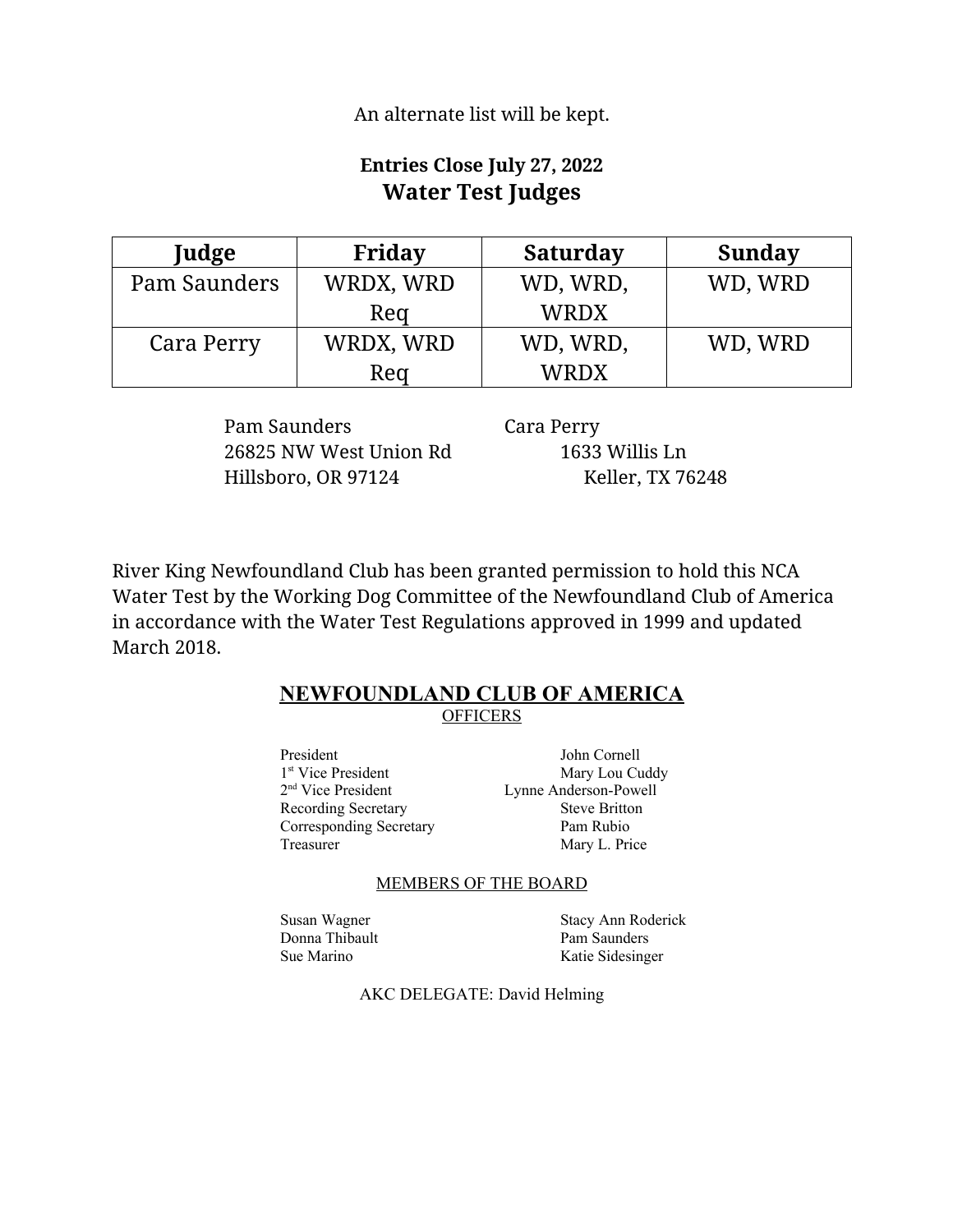#### RIVER KING NEWFOUNDLAND CLUB **OFFICERS**

President Sue Zientara Vice President Cathy Hartke Treasurer Sylvia Steiling Corresponding Secretary Carin Hicks Recording Secretary Jennifer Jones

MEMBERS AT LARGE Connie Meech Rick Hartke

#### **Water Test Committee**

3<sup>rd</sup> Committee Member Rick Hartke

Chairman Cathy Hartke 847-778-7616 Secretary Sue Zientara 217-855-8749 847-910-1304 Safety Officer **Chris** Jones 618-972-8633 Chief Steward. The Chief Steward School and The Roy Hoormann 616-644-6388

#### *Entries*

Entries will only be accepted from NCA members postmarked June 20, 2022 or later; entries will only be accepted from non-NCA members postmarked June 30, 2022 or later. Entries will be accepted by mail or the online entry service (https://www.ncanewfs.org/wdc/). Entries from NCA members postmarked prior to June 20, 2022 will be returned; entries from non-NCA members postmarked prior to June 30, 2022 will be returned.Available entry slots will be filled according to the postmark date.

If the number of entries with the same date exceeds the number of available slots, a drawing will take place to fill the vacancies and determine the alternates. All entries received after the entry limit has been reached will be placed on an "alternate list" by order of those without titles, in order of postmark, followed by requalifiers in order of postmark. If absentees or withdrawals occur prior to the start of the test, the test secretary will substitute entries from the alternate list. When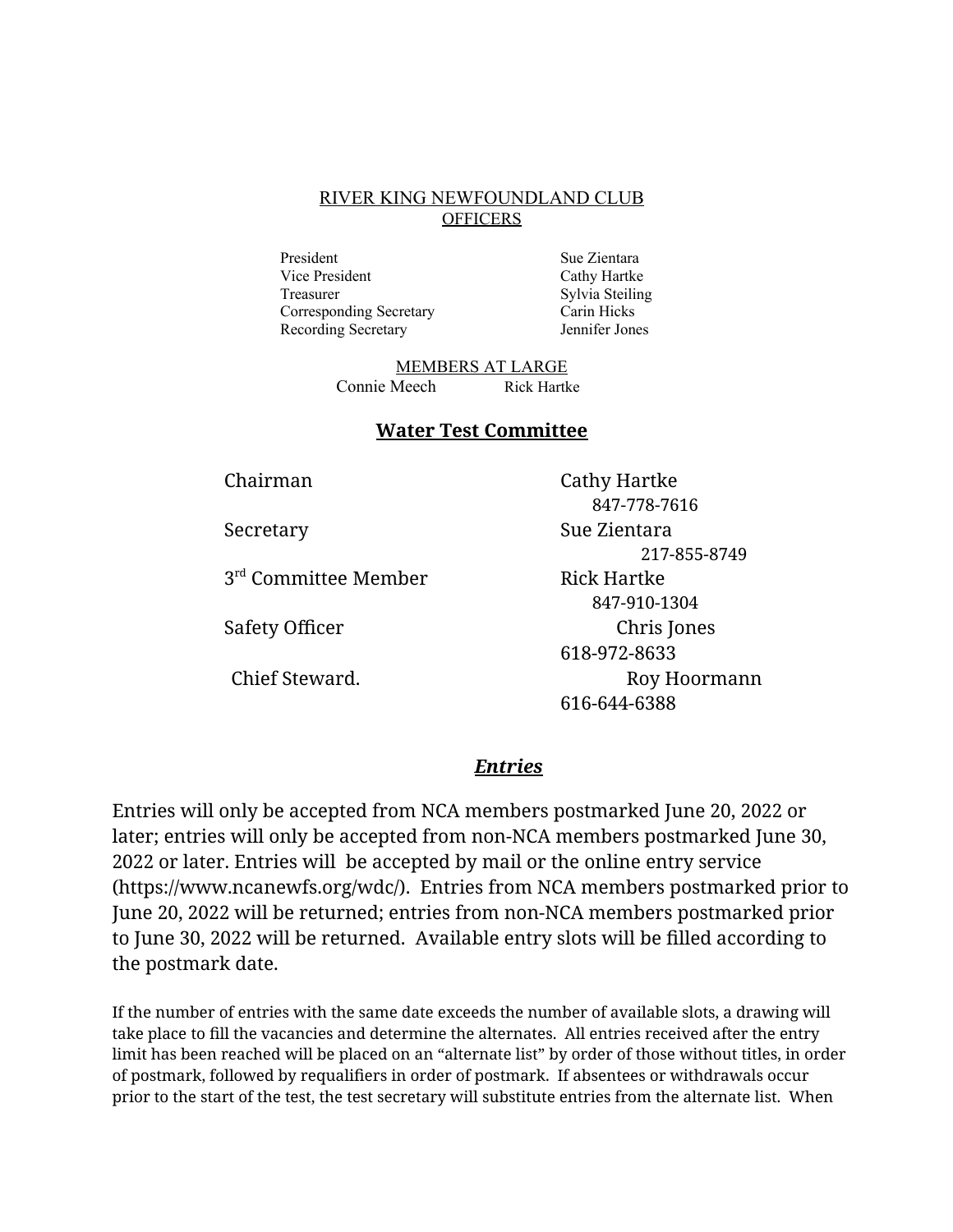notifying exhibitors of their entry numbers, exhibitors on the alternate list will be notified of their position on the list.

Entrants who learn they will be unable to attend a water test must contact the test secretary immediately so exhibitors on the alternate list may be notified. Entry fee will be refunded if withdrawal of an entry is done prior to the closing date of the water test. Entry fee will be refunded for those on the alternate list who do not make it into the test. Entry fees will not be refunded for a dog on the alternate list who would have made it into the test had the dog been in attendance as per the Water Test Regulations, Chapter I, Section 12: Entry Limitation – "Alternates and Refunds." Dogs qualifying in the junior division may post enter to Senior on the day of the test for an additional \$25 entry fee.

**The entry fee is \$45.** Entries close on July 27, 2022.

Make checks payable to: **River King Newfoundland Club**

Mail entries with appropriate fees to:

Susan Zientara 2708 Casner Rd. Oakley, IL 62501-6953 Suezien3@gmail.com

If you wish verification via email, please provide your email address when entering. A copy of the dog's registration MUST accompany the entry.

# PLEASE PRINT LEGIBLY!

**With your entries, please include a current copy of the dog's AKC registration papers and make checks out to "RKNC."** 

# **Do not mail any entries "signature required" – please waive all signature requirements or your entry will not be accepted.**

# *Please Note:*

In 1990, the Working Dog Committee approved the eligibility of dogs holding WRD titles to enter the junior division at any NCA approved water test. Entry is available on a space available basis so as not to exclude any untitled junior dog. WRD titled dogs that pass the junior division may not post enter into the senior division on that day. Dogs passing the WRD test may not post enter into the WRDX division.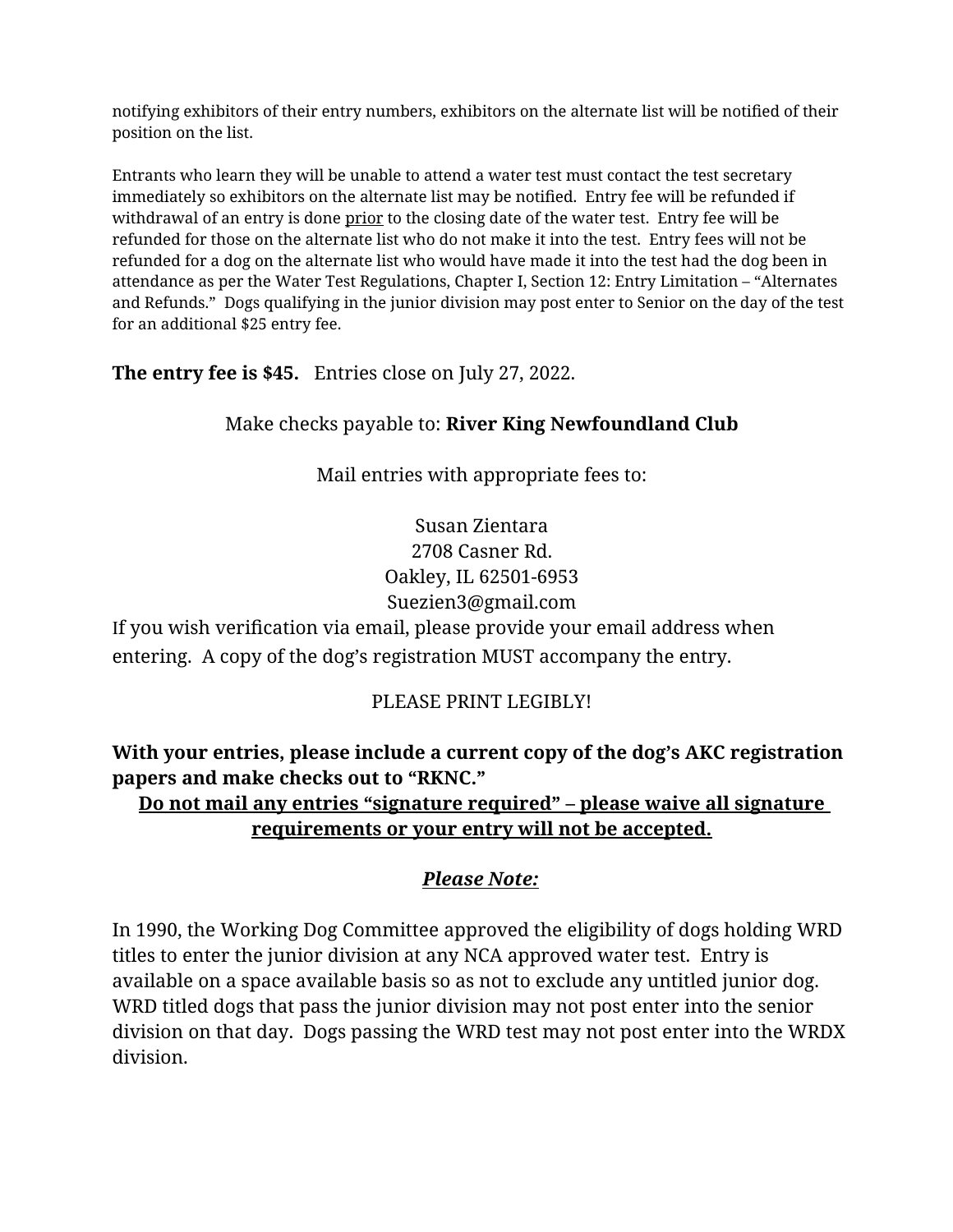# \*Requalifications as Multiple Division Entries\*

Multiple Division requalifications will be allowed at NCA Water Tests. Dogs may be entered in more than one division on the same day but only if they have already qualified, at previous tests, in all of the divisions entered. Each entry must be sent on a separate entry form. If the entry for the test exceeds its limit and a lottery is necessary, the dog may not get into each division entered. There will be no substitutions for dogs to change divisions if their entry is chosen for one division but not the other in a lottery. Judges must excuse any dog not in condition to finish the division entered and, if so, the dog will not be able to continue in any other division entered that day. Entry fees will not be refunded for dogs that are excused. Entrants are discouraged from pushing their dogs beyond their limits.

Entrants are responsible for obtaining and being familiar with the current NCA Water Test Regulations. Regulations may be obtained online at: **https://www.ncadogs.org/forms.php**

#### *Bitches in Season*

Bitches in season will be tested after all other entrants have been tested. Bitches in season entered in the WRDX test will be tested after **ALL** other bitches in season have been tested. Please inform a test committee member as soon as possible if you will be bringing a bitch in season to the test.

# *Tentative Schedule*

*Please note: There will be no organized practice time on Friday, Saturday or Sunday, other than the pre-swim for each respective division. There will be free swim time available Friday and Saturday after the tests are complete.*

**Exhibitors MUST be checked in with the Test Secretary by 11:30 on Friday, 7:30 am on Sat. and Sun. or their slots will be assigned to an alternate. All entrants must also be present at their respective meeting with the judges each day.**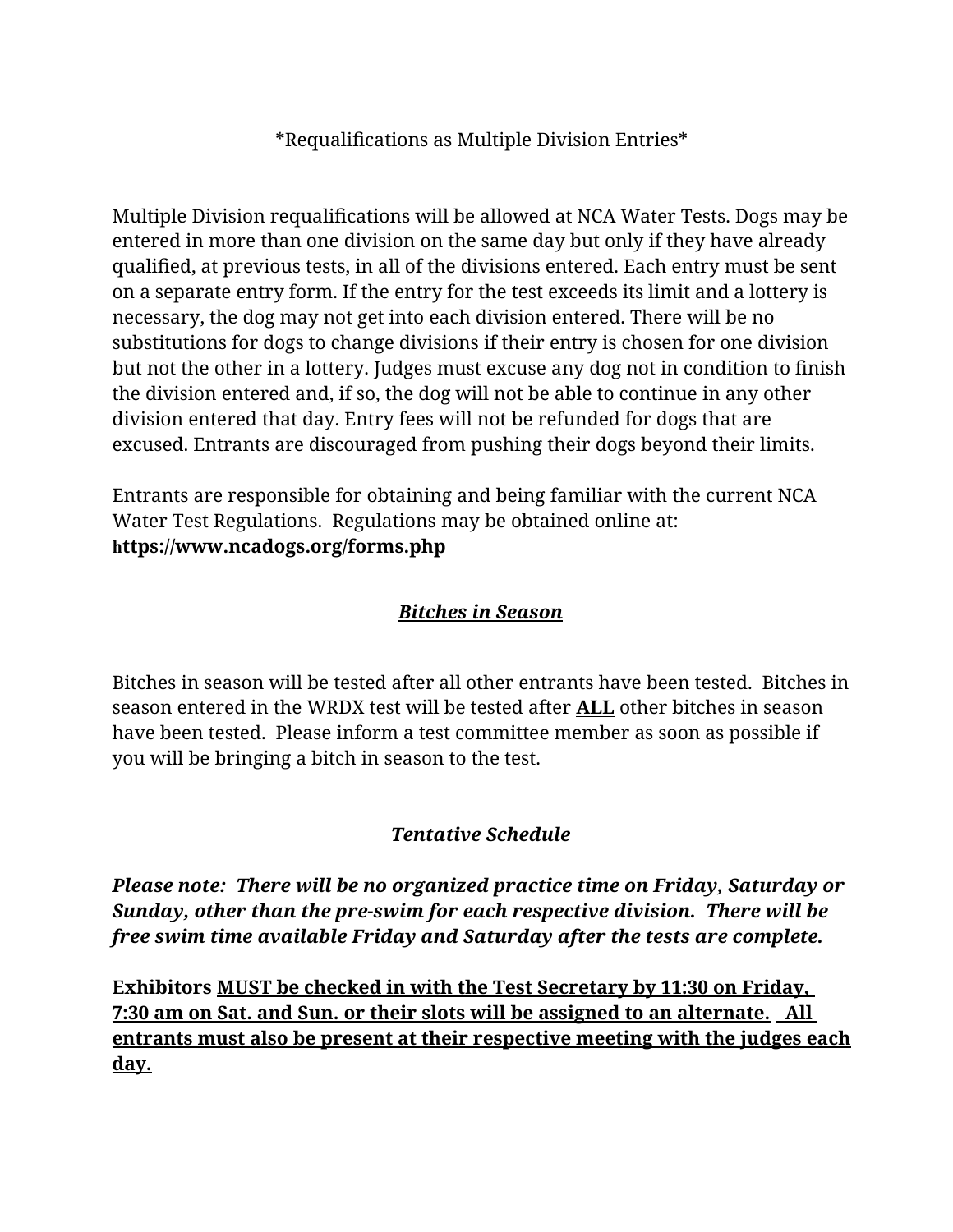# **Friday**

| 11:00-11:30 AM    | All entrants must check in with the test secretary |       |  |
|-------------------|----------------------------------------------------|-------|--|
| 11:30 AM          | WRDX entrants meet with judges                     |       |  |
| 11:45 AM          | WRDX Pre-swim and Judges meet with WRDX stewards   |       |  |
| 12:00 PM          | <b>WRDX Test Begins</b>                            |       |  |
| <b>To Follow:</b> | WRD Requalifier entrants meet with judges and      |       |  |
|                   | equipment                                          | check |  |
|                   | WRD Requal pre-swim                                |       |  |
|                   | Judges meet with WRD stewards                      |       |  |
|                   | <b>WRD Requal test begins</b>                      |       |  |
|                   |                                                    |       |  |

To follow: AWARDS Presentation

#### **Saturday**

|        | 7:00 – 7:30am ALL entrants must check in with test secretary |
|--------|--------------------------------------------------------------|
| 7:00am | Breakfast at the Fireman's Pavilion                          |
| 7:30am | WRDX entrants meet with Judges and equipment check           |
| 7:45am | WRDX Pre-swim (15 minutes)                                   |
|        | Judges meet with WRDX stewards                               |
| 8:00am | WRDX test begins!!                                           |

# **To follow**:

 Junior entrants meet with judges and equipment check WD Pre-swim (15 minutes) Judges meet with Stewards WD Test begins! Senior entrants meet with Judges and equipment check WRD Pre-swim (15 minutes) Judges meet with Stewards WRD Test begins!

To Follow: AWARDS Presentation

TBA Buffet style dinner at Test site (Everyone's invited)

# **Sunday**

|        | 7:00 – 7:30am ALL entrants must check in with test secretary |
|--------|--------------------------------------------------------------|
| 7:00am | Breakfast at the Fireman's Pavilion                          |
| 7:30am | Junior entrants meet with judges and equipment check         |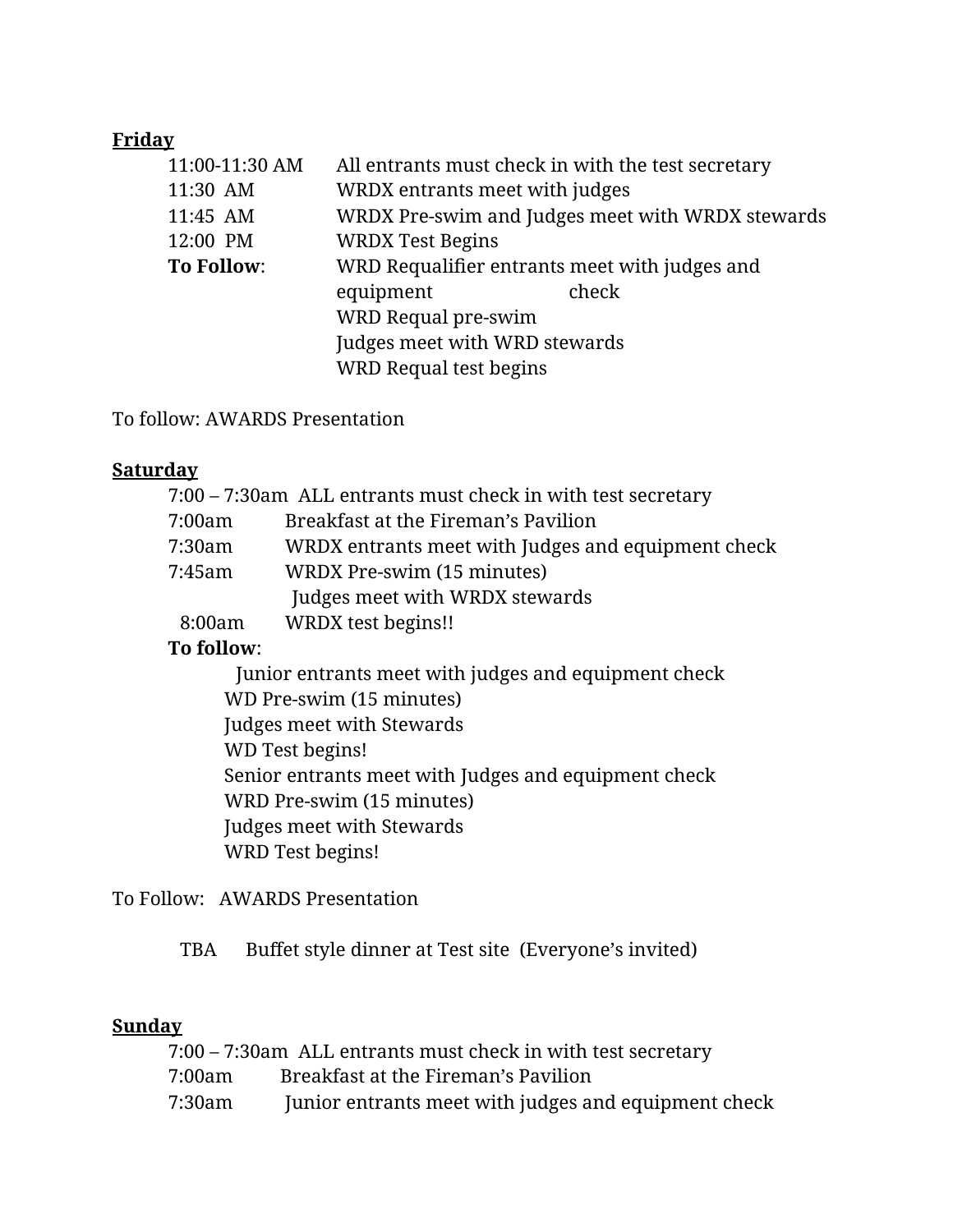|                                 | 7:45am | Junior dog pre-swim (15 minutes)                                |
|---------------------------------|--------|-----------------------------------------------------------------|
|                                 |        | Judges meet with WD Stewards                                    |
| 8:00am                          |        | <b>Test Begins!</b>                                             |
|                                 |        | Junior water exercises begin                                    |
|                                 |        | To follow: Senior entrants meet with judges and equipment check |
|                                 |        | Senior division pre-swim (15 minutes)                           |
|                                 |        | Judges meet with WRD stewards                                   |
| Senior division exercises begin |        |                                                                 |
|                                 |        |                                                                 |

**To follow**: Awards Presentation

*\*\*Lunch Saturday and Sunday (compliments of RKNC) at Judges' Discretion*

Waiver of Rights – Animals in Distress

The Newfoundland Club of America, Inc, and the regional club hosting this event reserves the right to remove any animal in distress from a parked vehicle or crate, and all persons attending this dog event hereby waives any claim for damages against the Club for such removal. The NCA regards the health, safety and life of any dog on the event grounds to be paramount to other property or privacy rights. If the owner cannot be found in a timely manner, we will take whatever action is necessary for the safety of the dog, which may include breaking windows to enter a vehicle. Dogs found in an unsafe environment, distress, or in harm's way (for example, left in a vehicle without proper ventilation) will be removed to safety. Exposing a dog to an unsafe environment, distress or harm's way is considered mistreatment and subject to appropriate discipline.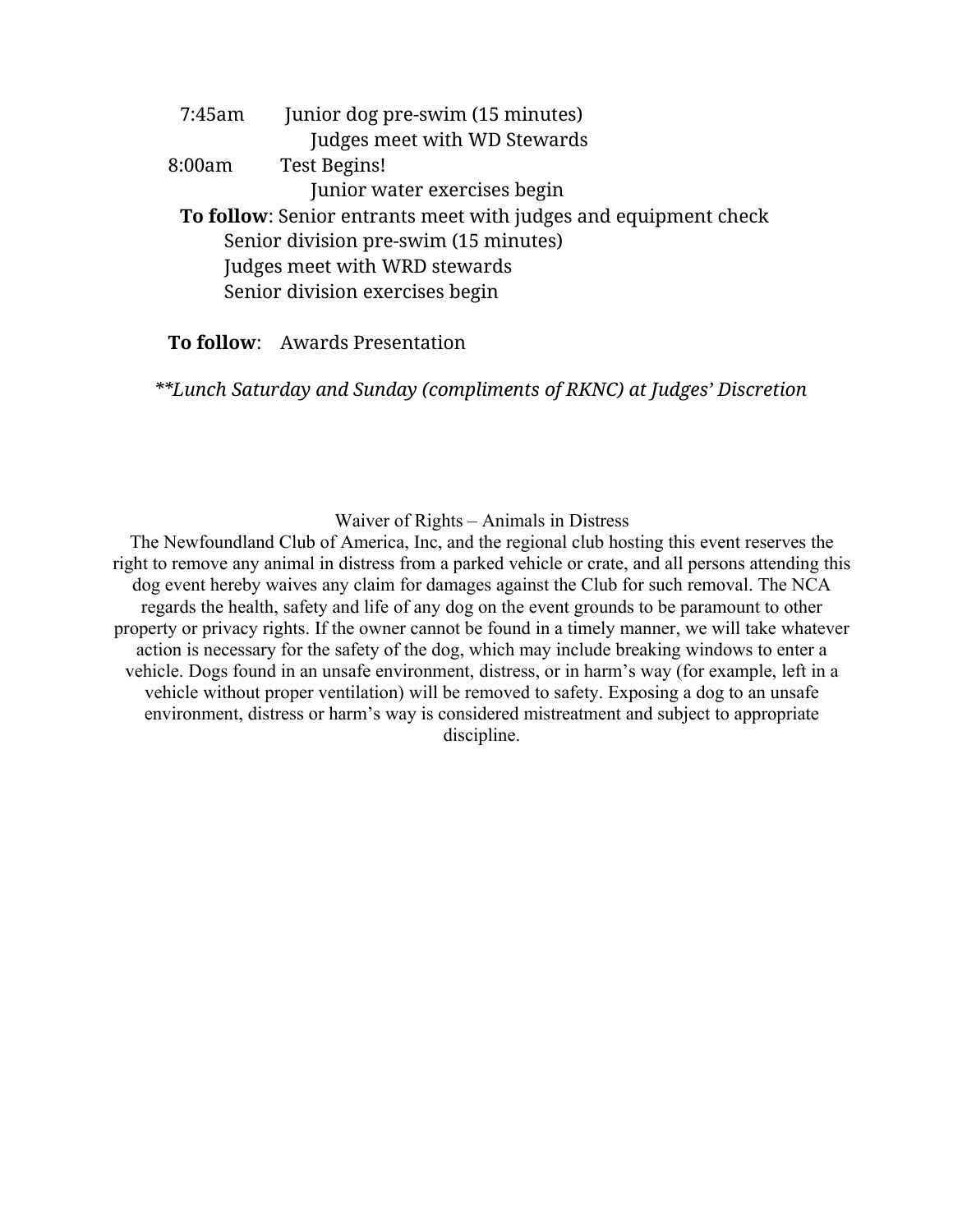#### **Order of Exercises**

#### JUNIOR DIVISION

1. Basic Control 4. Take A Line

2. Single Retrieve 5. Tow A Boat

3. Drop Retrieve 6. Swim With Handler

# SENIOR DIVISION

1. Double Retrieve 4. Underwater Retrieve

2. Retrieve Off a Boat 5. Take a Line/Tow a Boat 3. Take a Life Ring 6. Rescue

# EXCELLENT DIVISION

- 1. Abandoned Boat
- 2. Multiple Person Rescue
	- 3. Unconscious Victim
		- 4. Capsized Raft
		- 5. Line To Shore
		- 6. Hidden Victims

# *Test Site*

Lake Lou Yaeger is a public lake located just east of Litchfield, Illinois. We have been given special permission again this year to use the volunteer fire department's beach area and air-conditioned pavilion. It has a nice sand beach off the main body of the lake in a "no wake" zone. There are many shade trees at the site and places to sit in lawn chairs or on a blanket to watch.

The water is mildly murky and can be cloudy to muddy after a rain. The shoreline slopes gradually with dogs swimming within twenty feet after entering the water.

# *Directions to the Site*

Lake Lou Yaeger is located off Route 16 east of Litchfield, IL. Take interstate 55 to Litchfield exit #52. Take Route 16 east through Litchfield. On the east side of town,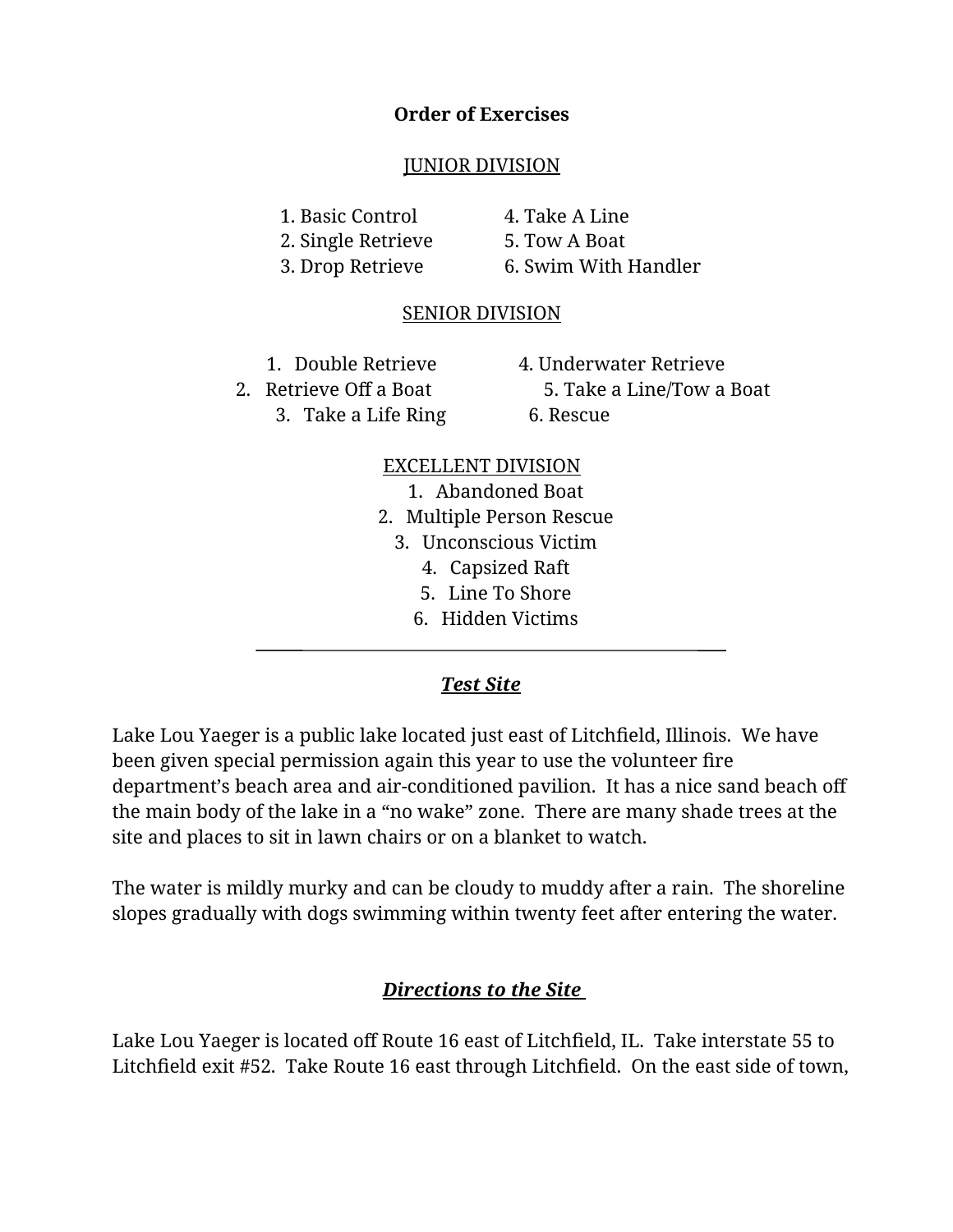turn left at the Lake Lou Yaeger sign (there is a cemetery to your right). Watch for Newf signs. We will be at the Fireman's Park. Park signs will direct you to the site.

#### *Motels Accepting Dogs*

Baymont Inn & Suites 1405 W. Hudson Dr. 217-324-2500 Hotel is just off Rte 16 as you enter Litchfield from I-55

#### Super 8

7 IL Rte. 16 W 217-324-7788 Hotel is on Rte 16 as you enter Litchfield from I-55

#### Best Western

I-55 & Rte. 108 217-324-2100 At Carlinville, Exit #60 off I-55

Hampton Inn 11 Thunderbird Circle 217-324-4441 Hotel is just off Rte 55 as you enter Litchfield

Camping is available at the site at Lou Yeager Campground – 217-324-4771 or nearby at Bicentennial Campground: 217-324-4771

# *Trophies*

Back by popular demand, our trophies will be thick, luxurious terry cloth bath towels with a water work design embroidered on each one. Each exhibitor will receive a gift for participating in the test.

#### CATALOG ADVERTISING

Ads must be camera ready. Full page (5" x 7.5"): \$20.00 Half page (5" x 3.5"): \$10.00

Deadline for all catalog advertising is **July 27, 2022.** Please send ad copy and payment to the test secretary and make checks payable to RKNC.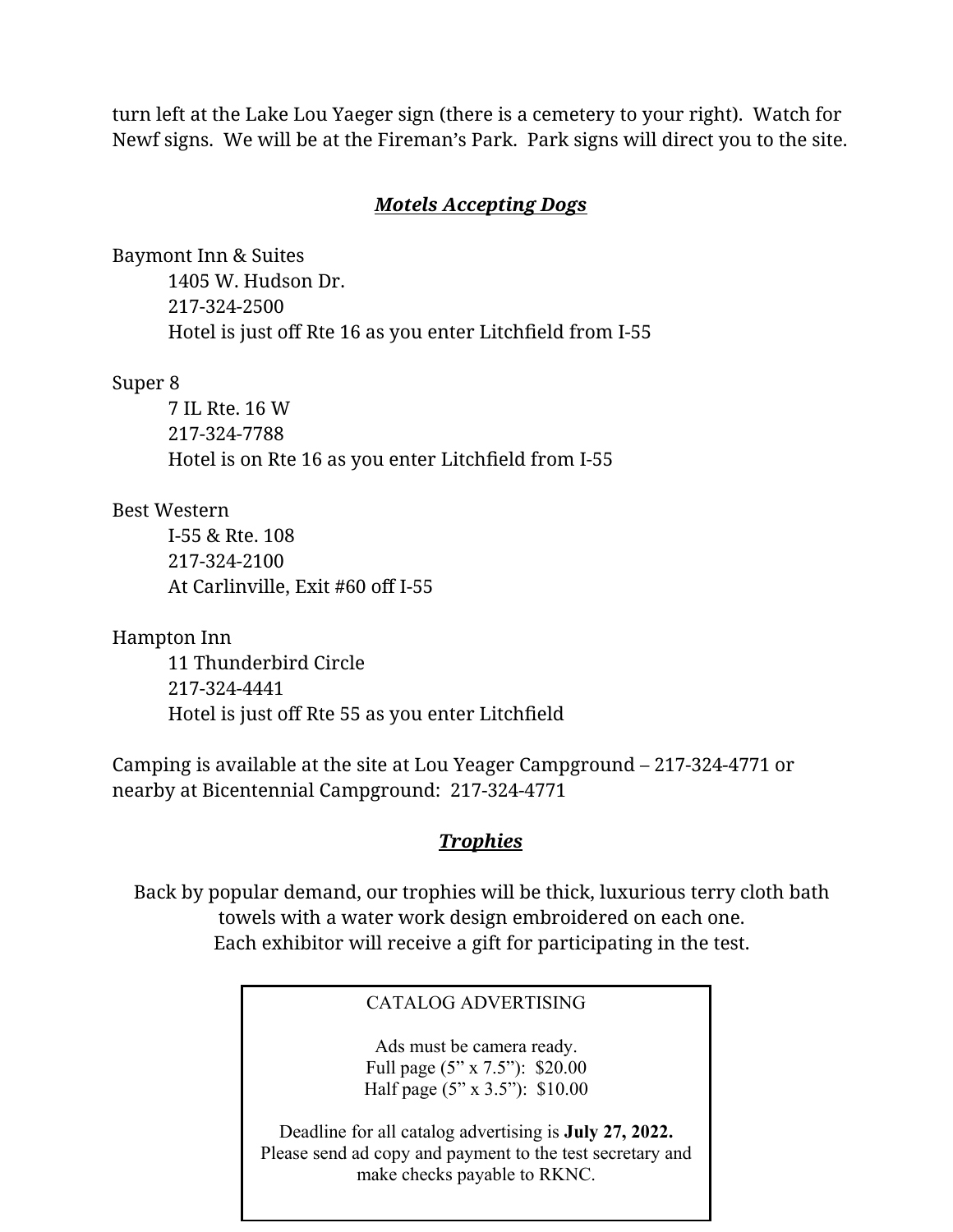# *Newfie Raffle*

On Saturday we will be having a "brown bag" raffle with winning tickets announced following the test Saturday.

\*\*RKNC will be providing free breakfast and lunch on both Saturday and Sunday\*\*

# *Enjoy some summer fun at our 31st Water Test!*

 $\sim$  only motive of **River King Newfoundland Club Join Us Saturday Night Immediately following Judging in the Pavilion for a Buffet style dinner Compliments of**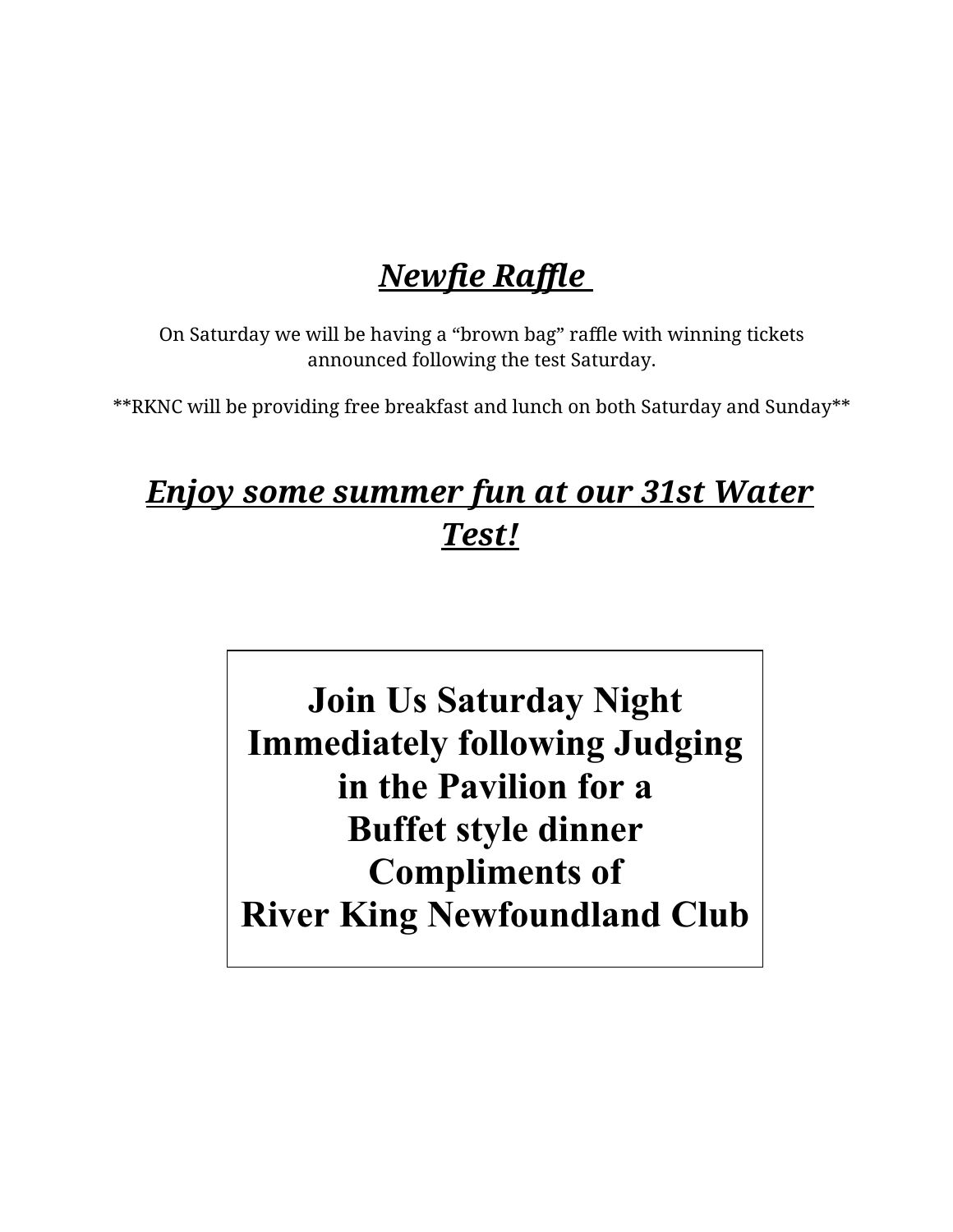#### **NCA WATER TEST ENTRY FORM**

NCA Water Test Hosted by: River King Newfoundland Club At: Lake Lou Yaeger, Litchfield, IL on **August 12 & 13 & 14, 2022** Entries Close at: 5:00 PM on **July 27, 2022**. Entries postmarked before **June 20, 2022 (NCA members) or June 30, 2022 (non NCA members)** will be returned. Send entries with **\$45** entry fee payable to RKNC to the Water Test Secretary: **Susan Zientara, 2708 Casner Rd., Oakley, IL 62501-6953** 

#### **Please print legibly. Information on this form will be used for record keeping and to generate a certificate of qualification should the dog and handler pass.**

|                                                      | Attach a current copy of this dog's AKC Registration                                                                                                                                                                           | Friday $\Box$ WRDX $\Box$ WRD Requalifier |                  |
|------------------------------------------------------|--------------------------------------------------------------------------------------------------------------------------------------------------------------------------------------------------------------------------------|-------------------------------------------|------------------|
|                                                      |                                                                                                                                                                                                                                | <b>Saturday</b>                           |                  |
|                                                      | JR Entry $\Box$ JR Requalifier $\Box$ SR Entry $\Box$ SR Requalifier $\Box$ WRDX                                                                                                                                               |                                           | WRDX Requalifier |
|                                                      |                                                                                                                                                                                                                                | Sunday                                    |                  |
|                                                      | JR Entry $\Box$ JR Requalifier $\Box$ SR Entry $\Box$ SR Requalifier                                                                                                                                                           |                                           |                  |
|                                                      |                                                                                                                                                                                                                                |                                           |                  |
|                                                      |                                                                                                                                                                                                                                |                                           |                  |
|                                                      | Sire:                                                                                                                                                                                                                          |                                           |                  |
|                                                      |                                                                                                                                                                                                                                |                                           |                  |
|                                                      | Breeder (s) Name                                                                                                                                                                                                               |                                           |                  |
|                                                      | Handler's Name                                                                                                                                                                                                                 |                                           |                  |
|                                                      | Registered Owner (s) example a series of the series of the series of the series of the series of the series of the series of the series of the series of the series of the series of the series of the series of the series of |                                           |                  |
|                                                      |                                                                                                                                                                                                                                |                                           |                  |
|                                                      |                                                                                                                                                                                                                                |                                           |                  |
|                                                      | Is owner/co-owner an NCA member?     Yes                                                                                                                                                                                       | $\vert$   No                              |                  |
| <b>Entry Form Must Be Signed To Be A Valid Entry</b> |                                                                                                                                                                                                                                |                                           |                  |

I understand that I enter my dog in this NCA Working Test at my own risk. I have read the Test Regulations and understand them. I agree to abide by the Test Regulations, the NCA Constitution and By-Laws, and further agree to be bounded by the Agreement printed on the reverse side of this entry form.

| Signature                                                     | Date: |  |
|---------------------------------------------------------------|-------|--|
| (Signature of Owner/Agent duly authorized to make this entry) |       |  |
| Phone (<br>E-Mail                                             |       |  |